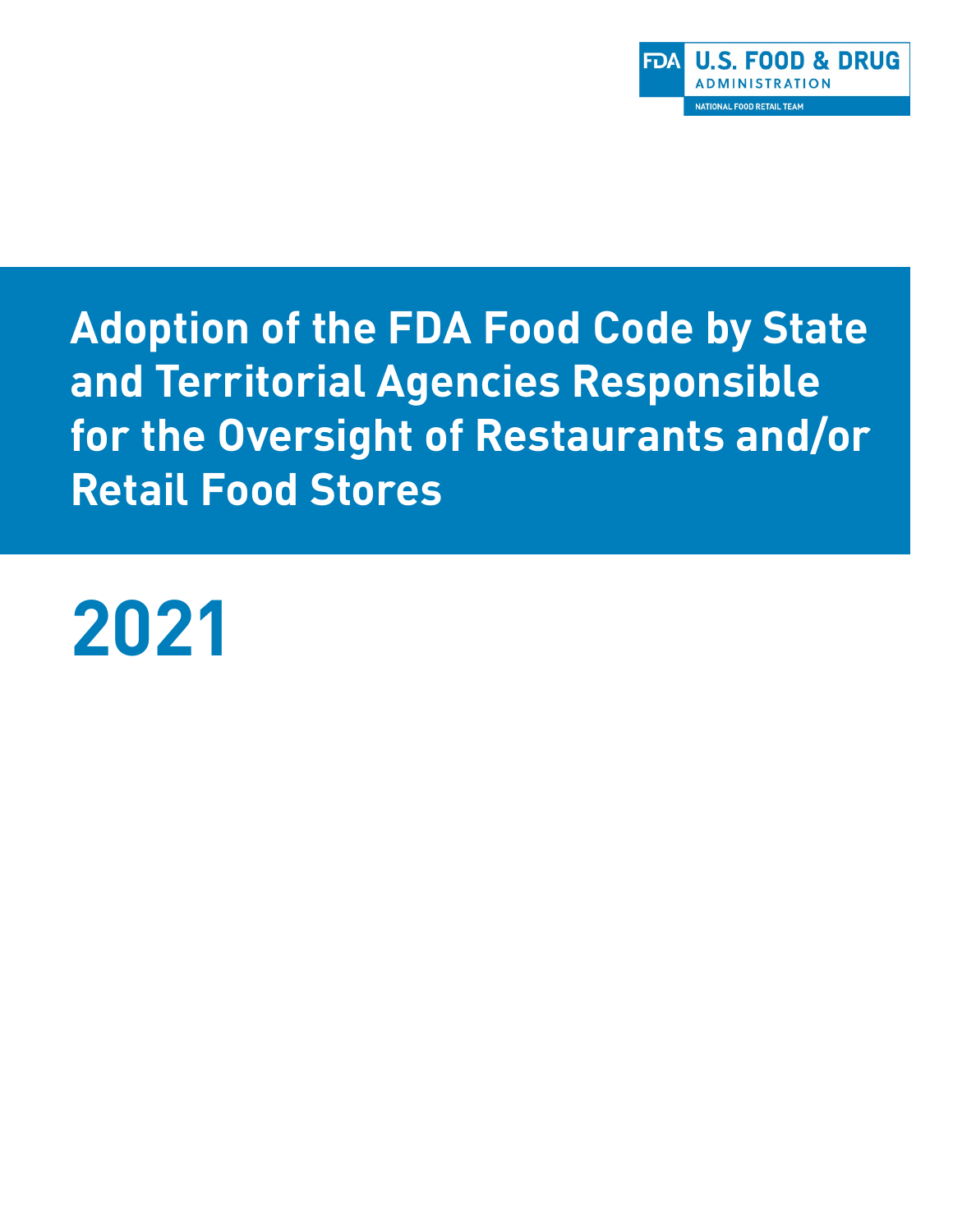The Food and Drug Administration's (FDA) National Retail Food Team (NRFT) monitors adoption of the FDA Food Code by State and Territorial regulatory agencies in the United States responsible for the regulation of restaurants and/or retail food stores. Adoption of the Food Code represents a successful federal/state/ local partnership in improving food safety and signals commitment to the goal of preventing and reducing the incidence of foodborne illness in retail and foodservice establishments in the United States. FDA Retail Food Specialists (Specialists) assess the Food Code adoption activities within each State and territory for the 2021 calendar year. The Center for Food Safety and Applied Nutrition (CFSAN) analyzes and compiles the information gathered by these Specialists into a report that includes the version of the FDA Food Code adopted by each State and Territorial regulatory agency.

Between 1993 and 2001, the FDA Food Code was issued every two years. The 2005 Food Code was the first full edition published on the four-year interval. During the interim period between full editions, FDA may publish one Food Code Supplement that updates, modifies, or clarifies certain provisions. As of December 31, 2021, the [2017 Food Code](https://www.fda.gov/media/110822/download) is the most recent full edition published by FDA, and it was followed by [the Supplement](https://www.fda.gov/media/133749/download)  [to the 2017 Food Code](https://www.fda.gov/media/133749/download), which was published in 2019. As such, adoption of the Food Code modified with its Supplement is hereinafter indicated with "(w/Suppl.)". For example, adoption of the 2017 Food Code modified with its Supplement in 2019 will be marked as "2017(w/Suppl.)". This report may use two terms to describe the FDA Food Code – 'version' and 'edition'. The term 'version' is associated with the year of publication/release and the term 'edition' is associated with the number of times the Code has been published in its current format. So, the 1993 version is the 1st edition, the 1995 version is the 2nd edition, the 1997 version is the 3rd edition, the 1999 version is the 4th edition, the 2001 version is the 5th edition, the 2005 version is the 6th edition, the 2009 version is the 7th edition, the 2013 version is the 8th edition, and the 2017 version is the 9th edition.

The next scheduled full edition of the FDA Food Code (10th edition), originally scheduled in 2021, is now planned in 2022. In light of the Covid-19 pandemic, the 2020 meeting of the Conference for Food Protection (CFP) was moved to August 2021 and hereafter the CFP meeting will be held on an odd-year cycle. FDA values the input of all retail food stakeholder groups through the CFP and subsequently adjusted its release-year cycle for the Food Code to follow in the year after the CFP meeting is held. With this adjustment to an evenyear FDA Food Code release cycle going forward, the next full edition will be released in 2022.

## **States and Territories Monitored for Food Code Adoption Status in 2021**

### **Geographic Scope:**

All 50 States, the District of Columbia (DC), Guam, Northern Marianas Islands, Puerto Rico, American Samoa, and U.S. Virgin Islands.

## **Terms Defined:**

For the purposes of summary by State and population calculation, this report considers DC as a State, and "District of Columbia Department of Health/Health, Regulation and Licensing" is considered as a State agency.

# **Overview of Food Code Adoption Status in 2021**

### **Population Percentage:**

**88.07%** of the U.S. population lives in a State that at least one State agency has adopted some version of the FDA Food code; **62.47%** of the population lives in a State that adopted one of the two most recent versions (2017 version, 2013 version); and **43.42%** of the population lives in a State that adopted the most recent versions (2017 version).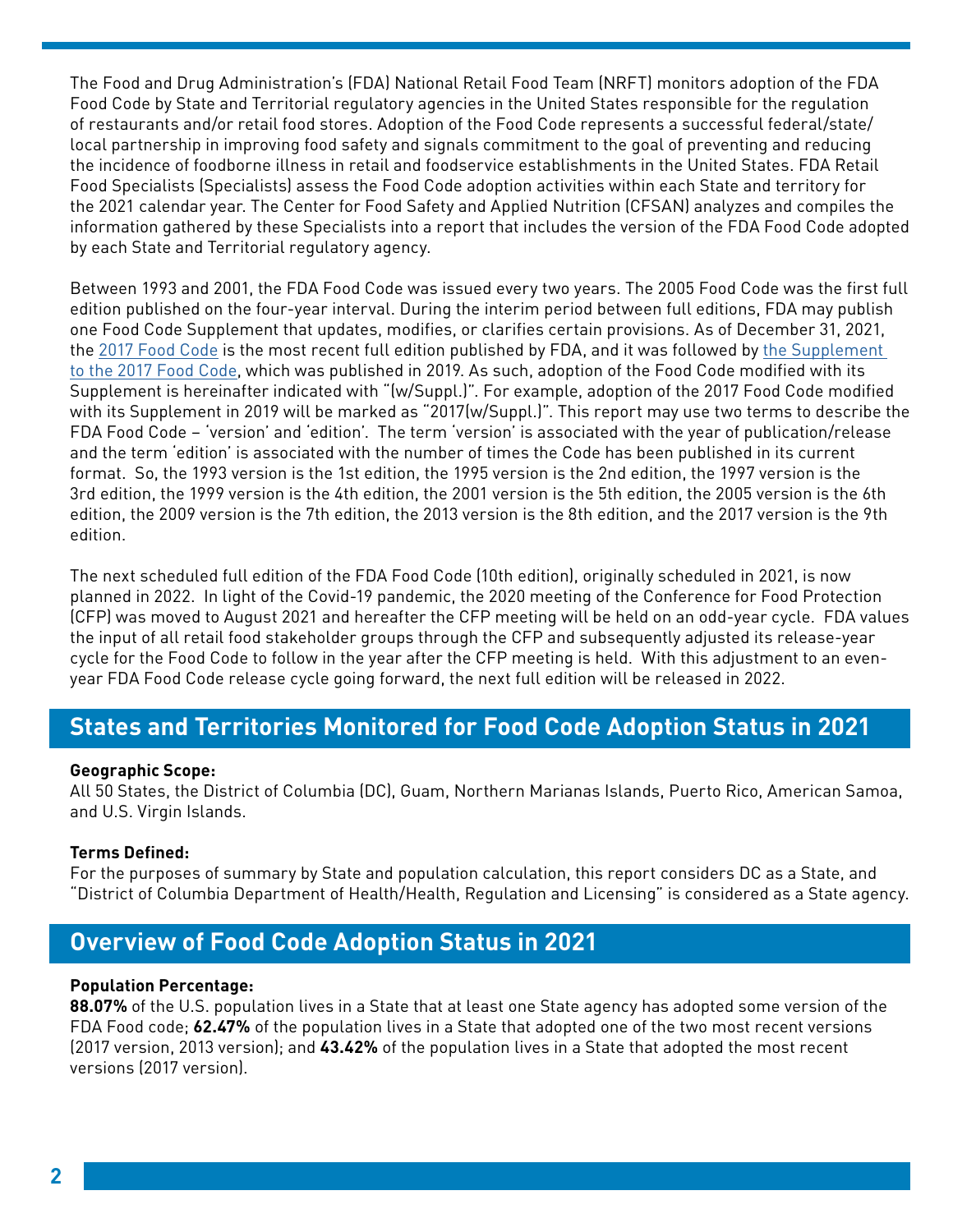#### **Number of the States:**

Fifty (**50**) States have adopted some version of the Food Code with California the only exception; thirty-four (**34**) States have adopted one of the two most recent versions; and eighteen (**18**) States have adopted the most recent version.

## **Summary of State Agencies with Oversight of Restaurants and Retail Food Stores**

There are 64 State agencies responsible for providing regulatory oversight of either restaurants, or retail food stores, or both. A State may give regulatory oversight to multiple agencies within that State, each assigned to regulate different segments of the retail food industry. For example, a State may have:

- A single regulatory agency: it has responsibility for both restaurants and retail food stores.
- Two regulatory agencies: they have responsibility for both restaurants and retail food stores.
- Two regulatory agencies: one regulatory agency with responsibility for restaurants but not retail food stores, and another regulatory agency with responsibility for retail food stores but not restaurants.
- Two regulatory agencies: one regulatory agency with responsibility for both restaurants and retail food stores, and another regulatory agency with responsibility for retail food stores but not restaurants.
- Three regulatory agencies: one regulatory agency with responsibility for both restaurants and retail food stores, two regulatory agencies with responsibility for restaurants but not retail food stores.

Of the **64** State regulatory agencies:

- a) There are **45** agencies responsible for both restaurants and retail food stores; 44 out of these 45 have adopted the FDA Food Code, with California Dept. of Public Health, Food & Drug Program the only exception.
- b) There are **9** agencies responsible for restaurants but not retail food stores; 8 out of these 9 have adopted the FDA Food Code, with New York State Department of Health the only exception.
- c) There are **10** agencies responsible for retail food stores but not restaurants; all 10 agencies have adopted the FDA Food Code.
- d) There are **42** health agencies; 40 out of these 42 have adopted the FDA Food Code, except for California Department of Public Health and New York State Department of Health.
- e) There are **17** agriculture agencies; all 17 agencies have adopted the FDA Food Code.
- f) There are **5** other agencies; all 5 agencies have adopted the FDA Food Code.



**Figure 1:** State regulatory agencies have responsibility for oversight of restaurants, and/or retail food stores.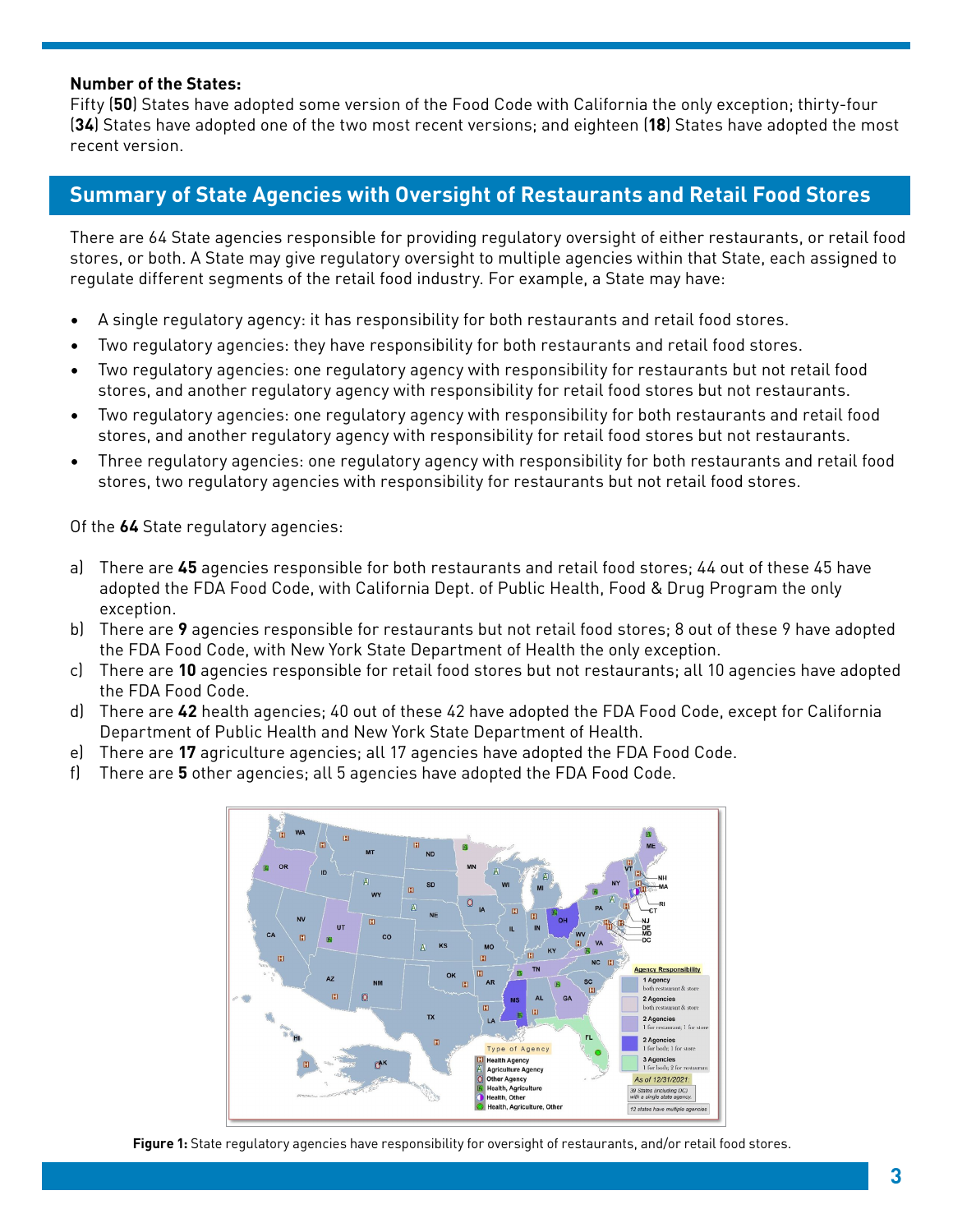Figure 1 depicts the number of agencies per State with regulatory oversight for restaurants and/or retail food stores. Specific details include:

- There are **39** States with a single State regulatory agency responsible for regulating restaurants and retail food stores.
- There are **12** States that have multiple regulatory agencies, with details provided below:
	- **• One (1)** State **(FL)** has **3** agencies, where:
		- One agency is responsible for both restaurants and retail food stores.
		- Two agencies are responsible for restaurants.
	- **• Three (3)** States **(CT, MS, OH)** have **2** agencies, where:
		- One agency is responsible for both restaurants and retail food stores.
		- One agency is responsible for retail food stores.
	- **• Seven (7)** States **(GA, ME, NY, OR, TN, UT, VA)** have **2** agencies, where:
		- One agency is responsible for restaurants.
		- One agency is responsible for retail food stores.
	- **• One (1)** State **(MN)** have **2** agencies, where:
		- Two agencies are responsible for both restaurants and retail food stores.

# **Summary of Status on State Adoption of the FDA Food Code**

Figure 2 reflects the most recent Food Code version that was adopted by each State. Each State has at least one agency that has adopted the FDA Food Code, with California the only exception. If a State has multiple agencies, we count the agency that has adopted the most recent version of FDA Food Code. For example, two Georgia agencies are responsible for providing regulatory oversight of restaurants and/or retail food stores. While one agency adopted the 2017 FDA Food Code, and the other agency adopted the 2013 FDA Food Code. Therefore, we consider Georgia as a State which has adopted the 2017 FDA Food Code.

Specific details regarding the Food Code versions adopted by different States are provided below:

- The **2017** Food Code is the most recent version adopted by **18** States: Arizona, Delaware, Florida (two of three agencies), Georgia (one of two agencies), Illinois, Iowa, Mississippi (one of two agencies), Nebraska, New Hampshire, New Mexico, North Carolina, Oklahoma, Pennsylvania, Rhode Island, South Carolina, Texas, Virginia (two agencies), and Washington.
- The **2013** Food Code is the most recent version adopted by **16** States: Alabama, Arkansas, Colorado, Connecticut (one of two agencies), Hawaii, Idaho, Kentucky, Massachusetts, Minnesota (two agencies), Montana, North Dakota, Ohio (two agencies), Utah (two agencies), West Virginia, Wisconsin, and Wyoming.
- The **2009** Food Code is the most recent version adopted by **9** States: District of Columbia, Kansas, Maine, Maryland, Michigan, Missouri, Nevada, Oregon (two agencies), and Tennessee (two agencies),
- The **2005** Food Code is the most recent version adopted by **2** States: Alaska, and New Jersey.
- The **2001** Food Code is the most recent version adopted by **4** States: Indiana, Louisiana, New York (one of two agencies), and Vermont.
- The **1995** Food Code is the most recent version adopted by **1** State: South Dakota.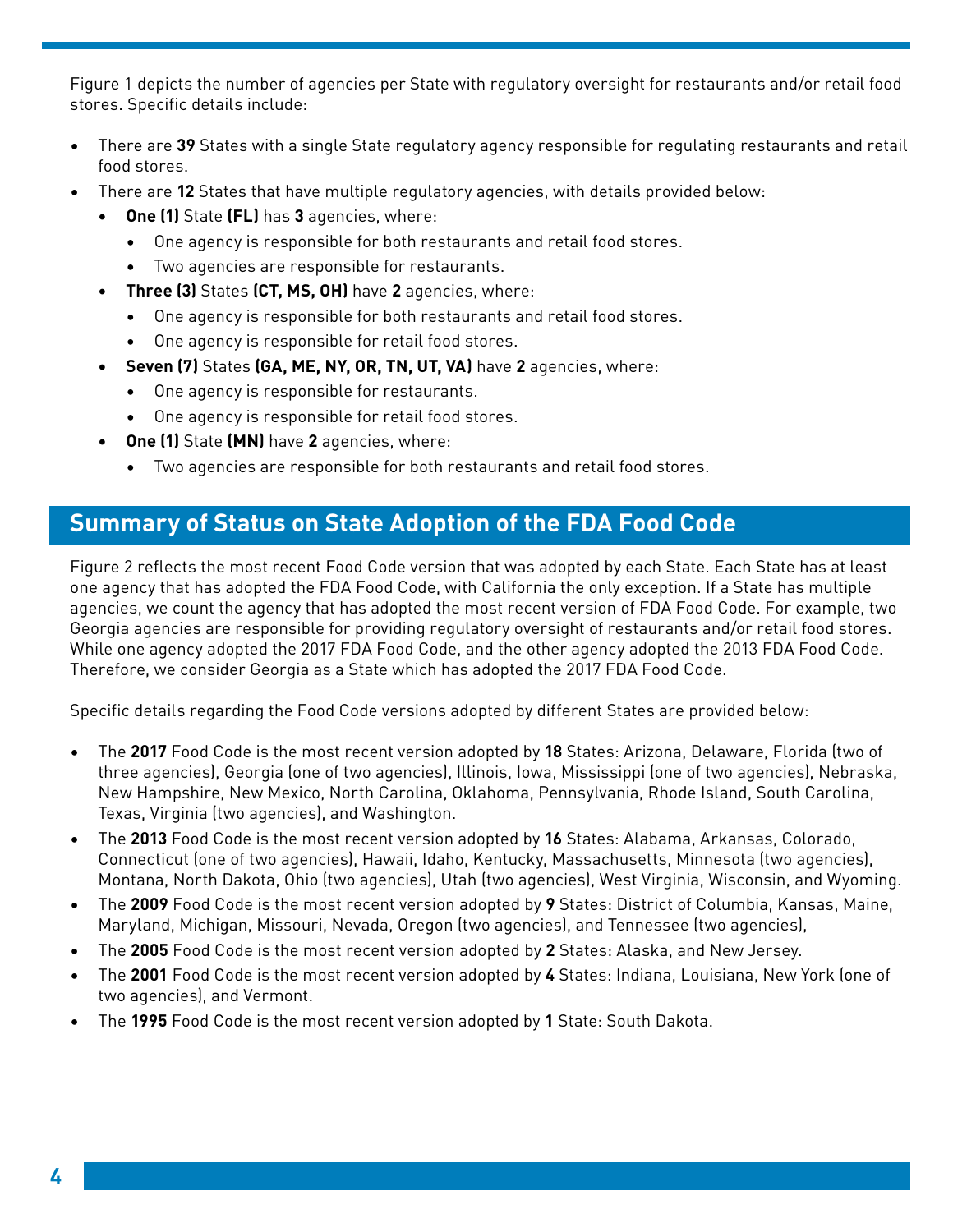

Figure 2: FDA Food Code versions were adopted by States in 2021. If a State has multiple agencies, this map displays the agency that has adopted the most recent version of FDA Food Code. (1) CT has two agencies: one agency adopted 2013 version, the other agency adopted 2001 version; (2) FL has three agencies: two adopted 2017 version, and one adopted 2013 version; (3) GA has two agencies: one agency adopted 2017 version, the other agency adopted 2013 version; (4) MS has two agencies: one agency adopted 2017 (w/Suppl.), while the other agency adopted 2013 version; (5) NY also has two agencies: one agency adopted 2001 version, the other agency not adopted FDA Food Code.

# **Summary of Method on State Adoption of the FDA Food Code**

Typically, there are two code adoption methods: one is the "short-form" or "adoption by reference" approach where a simple statement is published stating that certified copies of the proposed code are on file for public review; The alternative method is the "long-form" or "section-by-section" approach where the proposed code is published in its entirety. See the FDA Food Code 2017 Preface, "7. Code Adoption/Certified Copies" for additional information:<https://www.fda.gov/food/fda-food-code/food-code-2017>.

Specific details regarding the adoption methods of States are provided below.

- **• Twenty-seven (27)** States used long-form format (FDA Food Code was adopted section-by-section): Alaska, Arkansas, Delaware, District of Columbia, Georgia, Hawaii, Indiana, Iowa, Kansas, Louisiana, Maine, Maryland, Minnesota, Missouri, Nebraska, Nevada, New Jersey, New Mexico, Ohio, Oklahoma, Oregon, South Carolina, South Dakota, Vermont, Washington, Wisconsin, and Wyoming.
- **• Twenty-one (21)** States used short-form format (FDA Food Code was adopted by reference): Alabama, Arizona, Colorado, Connecticut, Idaho, Illinois, Kentucky, Massachusetts, Michigan, Mississippi, Montana, New Hampshire, North Carolina, North Dakota, Pennsylvania, Rhode Island, Tennessee, Texas, Utah, Virginia, and West Virginia.
- **• One (1)** State has three agencies. Two agencies used short-form, but one agency used long-form format to adopt FDA Food Code: Florida.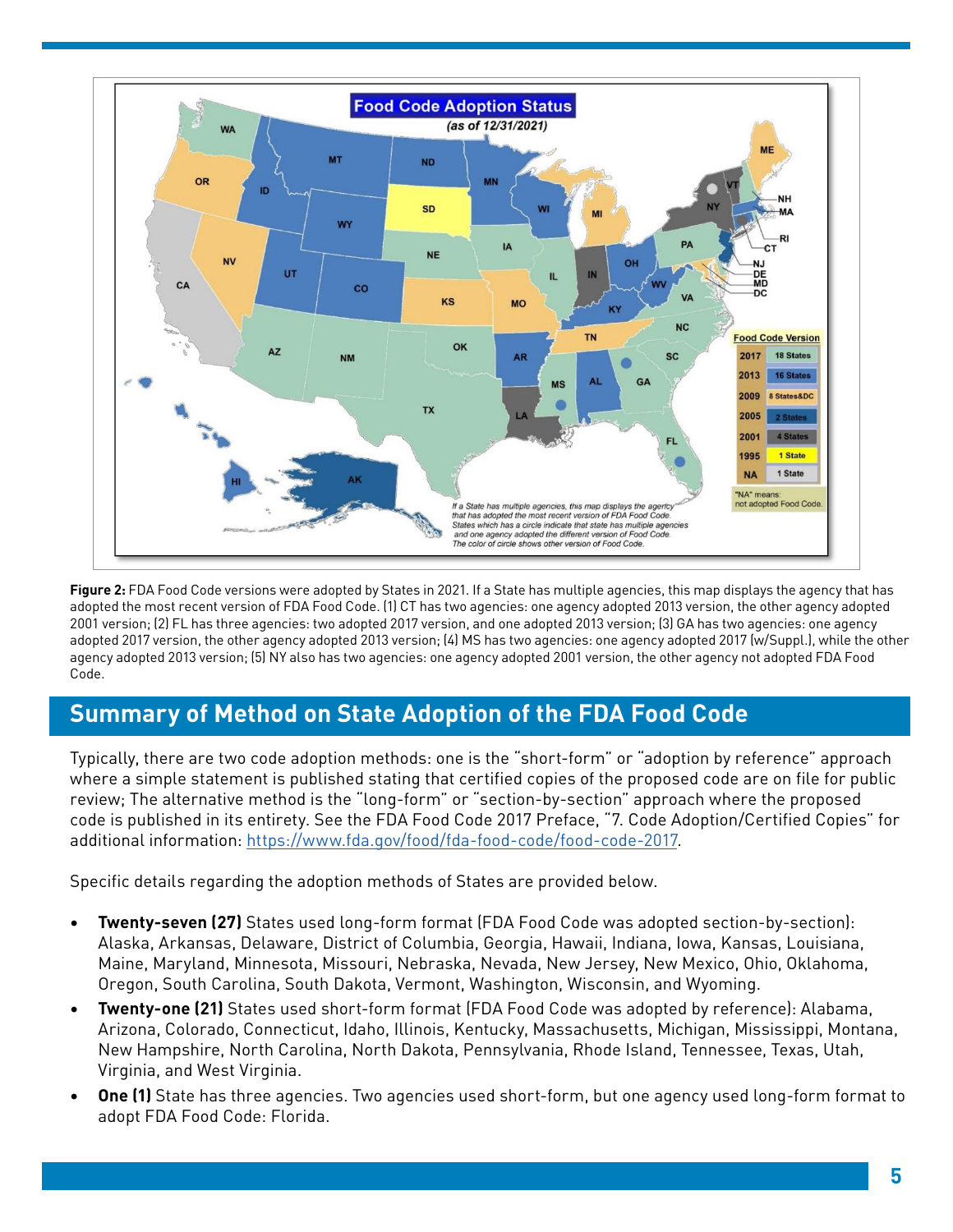- **• One (1)** State has two agencies where only one agency used long-form format to adopt FDA 2001 Food Code whereas the other agency did not adopt any edition of FDA Food Code: New York.
- **• One (1)** State did not adopt FDA Food Code: California.

Figure 3 displays how the FDA Food Code was adopted among the states' rulemaking process.



**Figure 3:** The adoption method by State.

## **Summary of the Food Code Adoption by Population**

For the purposes of summary by State and population calculation, if a State has multiple agencies, we count the agency that has adopted the most recent version of FDA Food Code. For example, two New York agencies are responsible for providing regulatory oversight of restaurants and/or retail food stores. While one agency adopted the 2001 FDA Food Code and the other agency has not adopted the FDA Food Code. Therefore, we consider New York as a State which has adopted the 2001 FDA Food Code.

Table 1 shows the total and the percentage of population broken down by the versions of the Food Code that were adopted in each State.

| <b>Table 1:</b> FDA Food Code adoption by population (source of population: 2020 US Census) |                                                                            |                              |           |  |  |
|---------------------------------------------------------------------------------------------|----------------------------------------------------------------------------|------------------------------|-----------|--|--|
| <b>Food Code</b><br>version                                                                 | State(s)                                                                   | <b>Population in</b><br>2020 | % of U.S. |  |  |
| 2017                                                                                        | 18: AZ, DE, FL, GA, IA, IL, MS, NC, NE, NH, NM, OK, PA, RI, SC, TX, VA, WA | 143.911.680                  | 43.42     |  |  |
| 2013                                                                                        | 16: AL, AR, CO, CT, HI, ID, KY, MA, MN, MT, ND, OH, UT, WI, WV, WY         | 63,150,753                   | 19.05     |  |  |
| 2009                                                                                        | 9: DC, KS, MD, ME, MI, MO, NV, OR, TN                                      | 41,651,962                   | 12.57     |  |  |

#### **Table 1:** : FDA Food Code adoption by population (source of population: 2020 US Census)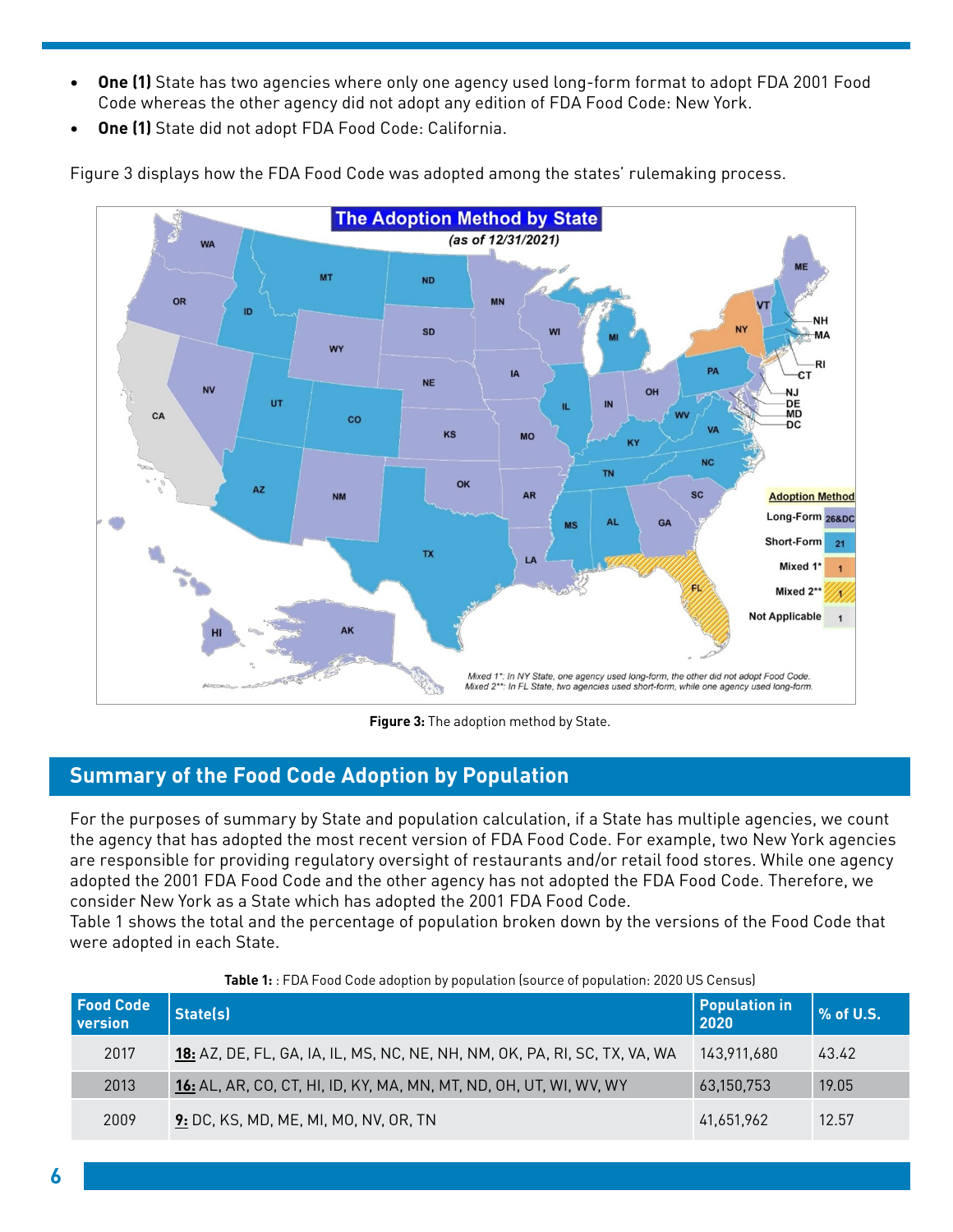| <b>Food Code</b><br><b>version</b> | State(s)                 | <b>Population in</b><br>2020 | % of U.S.      |
|------------------------------------|--------------------------|------------------------------|----------------|
| 2005                               | 2: AK, NJ                | 10,022,385                   | 3.02           |
| 2001                               | 4: IN, LA, NY, VT        | 32,287,611                   | 9.74           |
| 1999                               | $\underline{\mathbf{0}}$ | $\theta$                     | $\overline{0}$ |
| 1997                               | $\overline{\mathbf{0}}$  | $\theta$                     | $\theta$       |
| 1995                               | 1:SD                     | 886,667                      | 0.27           |
| None                               | <u>1:</u> CA             | 39,538,223                   | 11.93          |

# **List of State Regulatory Agencies and Food Code Adoption Status**

Of the 64 State regulatory agencies, 62 State agencies have adopted codes patterned after the 2017, 2013, 2009, 2005, 2001, or 1995 versions of the FDA Food Code, whereas 2 State agencies have not adopted the FDA Food Code (Table 2).

| <b>State</b> | <b>Agency Name</b>                                                    | <b>Food Code</b>       | <b>Adoption Method</b> | <b>Oversight</b>                    | <b>Effective Year</b> |
|--------------|-----------------------------------------------------------------------|------------------------|------------------------|-------------------------------------|-----------------------|
|              |                                                                       | <b>Version Adopted</b> |                        | <b>Responsibility</b>               |                       |
| AK           | Alaska Department of Environmental<br>Conservation                    | 2005                   | Long-Form              | Both#                               | 2005                  |
| AL           | Alabama Department of Public Health                                   | 2013                   | Short-Form             | Both#                               | 2016                  |
| AR           | Arkansas Department of Health                                         | 2013                   | Long-Form              | Both#                               | 2019                  |
| AZ           | Arizona Department of Health Services                                 | 2017                   | Short-Form             | Both#                               | 2020                  |
| CA           | California Department of Public Health, Food &<br>Drug Program        | None**                 | Not applicable         | Both#                               | Not applicable        |
| CO           | Colorado Department of Public Health and<br>Environment               | 2013                   | Short-Form             | Both#                               | 2019                  |
| <b>CT</b>    | <b>Connecticut Department of Consumer Protection</b>                  | 2013 (w/Suppl.)        | Short-Form             | <b>Retail Food</b><br><b>Stores</b> | 2016                  |
| <b>CT</b>    | <b>Connecticut Department of Public Health</b>                        | 2001                   | Short-Form             | Both#                               | 2007                  |
| DC           | District of Columbia Department of Health                             | 2009                   | Long-Form              | Both#                               | 2012                  |
| <b>DE</b>    | Delaware Department of Health                                         | 2017                   | Long-Form              | Both#                               | 2020                  |
| FL           | Florida Department of Business and<br><b>Professional Regulations</b> | 2017                   | Short-Form             | <b>Restaurants</b>                  | 2019                  |
| <b>FL</b>    | Florida Department of Agriculture and<br><b>Consumer Services</b>     | 2017                   | Short-Form             | Both#                               | 2020                  |
| <b>FL</b>    | Florida Department of Health                                          | 2013                   | Long-Form              | Restaurants                         | 2018                  |
| GA           | Georgia Department of Public Health                                   | 2013                   | Long-Form              | Restaurants                         | 2015                  |
| GA           | Georgia Department of Agriculture                                     | 2017                   | Long-Form              | <b>Retail Food</b><br><b>Stores</b> | 2019                  |
| H1           | Hawaii Department of Health/Food Safety<br><b>Branch</b>              | 2013                   | Long-Form              | Both#                               | 2017                  |
| IA           | Iowa Department of Inspections and Appeals                            | 2017 (w/Suppl.)        | Long-Form              | Both#                               | 2021                  |
| ID           | Idaho Department of Health & Welfare                                  | 2013                   | Long-Form              | Both#                               | 2016                  |

#### **Table 2:** The list of State regulatory agencies and Food Code adoption status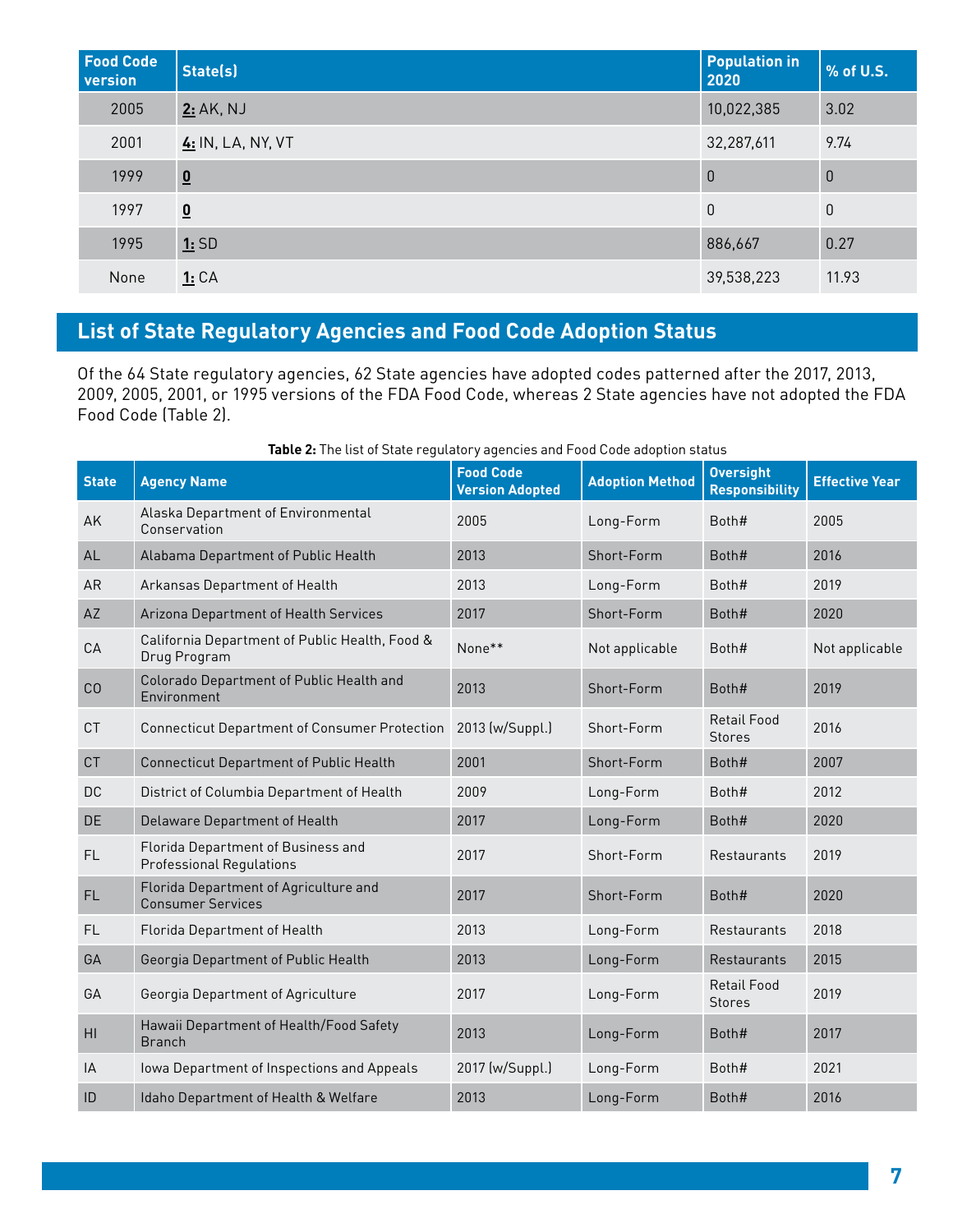| <b>State</b>   | <b>Agency Name</b>                                                                   | <b>Food Code</b><br><b>Version Adopted</b> | <b>Adoption Method</b> | <b>Oversight</b><br><b>Responsibility</b> | <b>Effective Year</b> |
|----------------|--------------------------------------------------------------------------------------|--------------------------------------------|------------------------|-------------------------------------------|-----------------------|
| IL             | Illinois Department of Public Health                                                 | 2017                                       | Short-Form             | Both#                                     | 2019                  |
| IN             | Indiana State Department of Health                                                   | 2001                                       | Long-Form              | Both#                                     | 2004                  |
| KS             | Kansas Department of Agriculture                                                     | 2009                                       | Long-Form              | Both#                                     | 2013                  |
| KY             | Kentucky Cabinet for Health and Family<br>Services-Food Safety Branch                | 2013                                       | Short-Form             | Both#                                     | 2019                  |
| LA             | Louisiana Department of Public Health                                                | 2001                                       | Long-Form              | Both#                                     | 2002                  |
| MA             | Massachusetts Department of Public Health                                            | 2013                                       | Short-Form             | Both#                                     | 2018                  |
| MD             | Maryland Department of Health and Mental<br>Hygiene                                  | 2009                                       | Long-Form              | Both#                                     | 2012                  |
| <b>ME</b>      | Maine Department of Health and Human<br>Services, Health Inspection Program          | 2009 (w/Suppl.)                            | Long-Form              | <b>Restaurants</b>                        | 2013                  |
| <b>ME</b>      | Maine Department of Agriculture                                                      | 2009 (w/Suppl.)                            | Long-Form              | <b>Retail Food</b><br><b>Stores</b>       | 2013                  |
| MI             | Michigan Department of Agriculture and Rural<br>Development                          | 2009                                       | Short-Form             | Both#                                     | 2013                  |
| <b>MN</b>      | Minnesota Department of Health                                                       | 2013                                       | Long-Form              | Both#                                     | 2019                  |
| <b>MN</b>      | Minnesota Department of Agriculture                                                  | 2013                                       | Long-Form              | Both#                                     | 2019                  |
| M <sub>0</sub> | Missouri Department of Health and Senior<br>Services                                 | 2009                                       | Long-Form              | Both#                                     | 2013                  |
| <b>MS</b>      | Mississippi Department of Health                                                     | 2017 (w/Suppl.)                            | Short-Form             | Both#                                     | 2019                  |
| <b>MS</b>      | Mississippi Department of Agriculture                                                | 2013                                       | Short-Form             | <b>Retail Food</b><br><b>Stores</b>       | 2015                  |
| <b>MT</b>      | Montana Department of Health & Human<br><b>Services</b>                              | 2013                                       | Short-Form             | Both#                                     | 2015                  |
| <b>NC</b>      | North Carolina Department of Health and<br><b>Human Services</b>                     | 2017 (w/Suppl.)*                           | Short-Form             | Both#                                     | 2021                  |
| <b>ND</b>      | North Dakota Department of Health                                                    | 2013                                       | Short-Form             | Both#                                     | 2018                  |
| <b>NE</b>      | Nebraska Department of Agriculture                                                   | 2017                                       | Long-Form              | Both#                                     | 2020                  |
| <b>NH</b>      | New Hampshire Department of Health and<br><b>Human Services</b>                      | 2017                                       | Short-Form             | Both#                                     | 2019                  |
| NJ             | New Jersey Department of Health, Public<br><b>Health and Food Protection Program</b> | 2005                                       | Long-Form              | Both#                                     | 2005                  |
| <b>NM</b>      | New Mexico Environment Department                                                    | 2017                                       | Long-Form              | Both#                                     | 2019                  |
| <b>NV</b>      | Nevada Department of Health and Human<br><b>Services</b>                             | 2019                                       | Long-Form              | Both#                                     | 2013                  |
| <b>NY</b>      | New York State Department of Health                                                  | None**                                     | Not applicable         | Restaurants                               | Not applicable        |
| <b>NY</b>      | New York State Department of Agriculture and<br>Markets                              | 2001                                       | Long-Form              | <b>Retail Food</b><br><b>Stores</b>       | 2004                  |
| <b>OH</b>      | Ohio Department of Health                                                            | 2013 (w/Suppl.)                            | Long-Form              | Both#                                     | 2019                  |
| <b>OH</b>      | Ohio Department of Agriculture                                                       | 2013 (w/Suppl.)                            | Long-Form              | <b>Retail Food</b><br><b>Stores</b>       | 2019                  |
| 0K             | Oklahoma State Department of Health                                                  | 2017*                                      | Long-Form              | Both#                                     | 2021                  |
| 0R             | Oregon Department Health/Food Pools Lodging                                          | 2009                                       | Long-Form              | Restaurants                               | 2011                  |
| 0R             | Oregon Department of Agriculture                                                     | 2009                                       | Long-Form              | <b>Retail Food</b><br><b>Stores</b>       | 2011                  |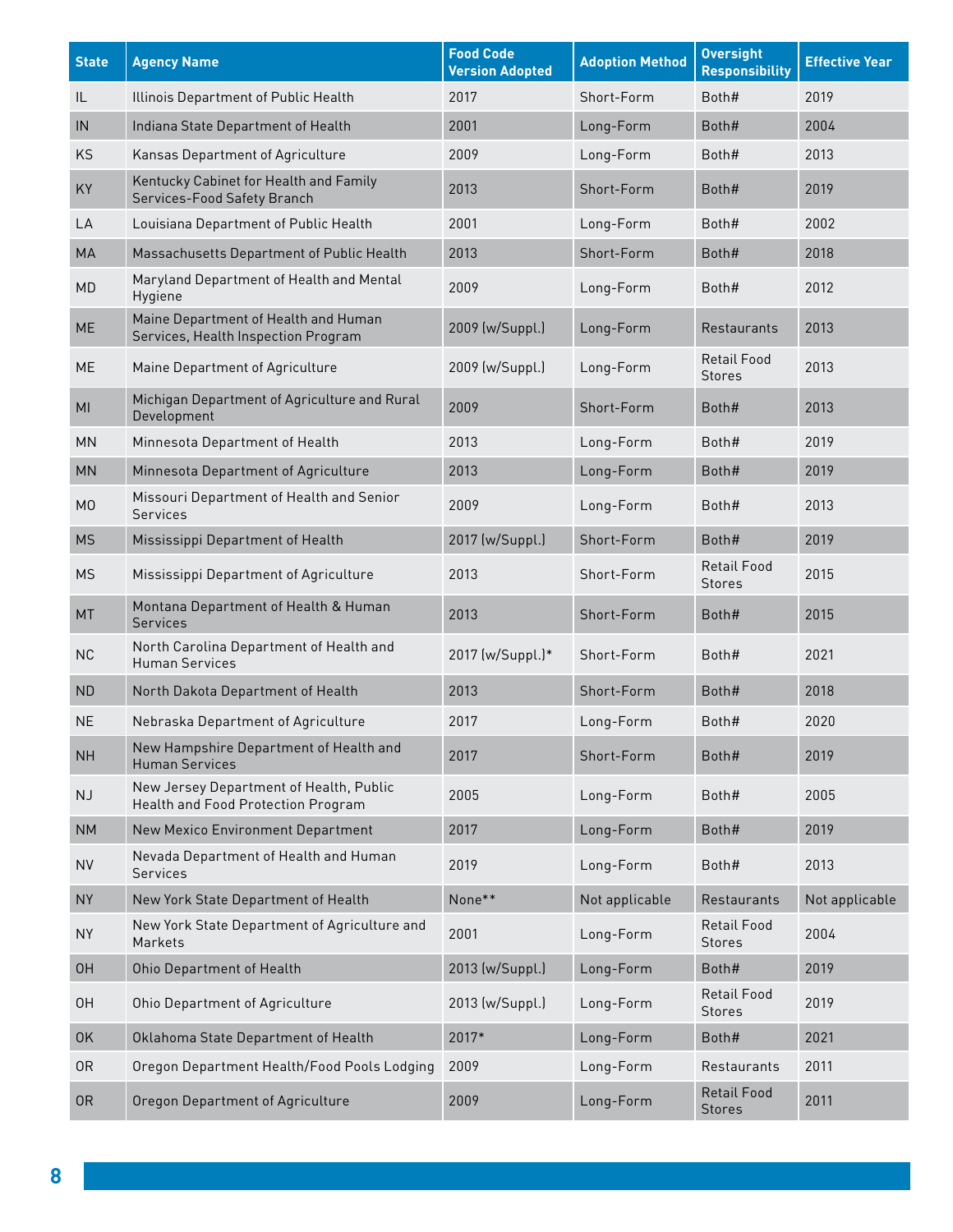| <b>State</b>   | <b>Agency Name</b>                                                          | <b>Food Code</b><br><b>Version Adopted</b> | <b>Adoption Method</b> | <b>Oversight</b><br><b>Responsibility</b> | <b>Effective Year</b> |
|----------------|-----------------------------------------------------------------------------|--------------------------------------------|------------------------|-------------------------------------------|-----------------------|
| PA             | Pennsylvania Department of Agriculture                                      | 2017                                       | Short-Form             | Both#                                     | 2018                  |
| R <sub>l</sub> | Rhode Island Department of Health                                           | 2017 (w/Suppl.)                            | Short-Form             | Both#                                     | 2021                  |
| <b>SC</b>      | South Carolina Department of Health and<br><b>Environmental Control</b>     | 2017                                       | Long-Form              | Both#                                     | 2019                  |
| SD             | South Dakota Department of Health, Office of<br><b>Health Protection</b>    | 1995                                       | Long-Form              | Both#                                     | 1997                  |
| <b>TN</b>      | Tennessee Department Of Health<br><b>Environmental Health Division</b>      | 2009                                       | Short-Form             | Restaurants                               | 2013                  |
| <b>TN</b>      | Tennessee Department of Agriculture                                         | 2009                                       | Short-Form             | <b>Retail Food</b><br><b>Stores</b>       | 2013                  |
| <b>TX</b>      | Texas Department of State Health Services                                   | 2017 (w/Suppl.) *                          | Short-Form             | Both#                                     | 2021                  |
| <b>UT</b>      | Utah Department of Agriculture and Food                                     | 2013                                       | Short-Form             | <b>Retail Food</b><br><b>Stores</b>       | 2016                  |
| UT             | Utah Department of Health                                                   | 2013                                       | Short-Form             | Restaurants                               | 2016                  |
| VA             | Virginia Department of Agriculture and<br><b>Consumer Services</b>          | 2017                                       | Short-Form             | <b>Retail Food</b><br><b>Stores</b>       | 2021                  |
| <b>VA</b>      | Virginia Department of Health                                               | 2017                                       | Short-Form             | Restaurants                               | 2021                  |
| VT             | Vermont Department of Health                                                | 2001                                       | Long-Form              | Both#                                     | 2003                  |
| <b>WA</b>      | Washington State Department of Health                                       | 2017 (w/Suppl.)                            | Long-Form              | Both#                                     | 2022                  |
| WI             | Wisconsin Department of Agriculture Trade and<br><b>Consumer Protection</b> | 2013 (w/Suppl.)                            | Long-Form              | Both#                                     | 2020                  |
| WV             | West Virginia Department of Health and Human<br>Resources                   | 2013                                       | Short-Form             | Both#                                     | 2019                  |
| <b>WY</b>      | <b>Wyoming Department of Agriculture</b>                                    | 2013 (w/Suppl.)                            | Long-Form              | Both#                                     | 2020                  |

Note:

Both#: the agency has responsibility for restaurants and retail food stores.

\*: the agency completed rulemaking in 2021.

\*\*: the agency did not adopt any version of FDA Food Code, no adoption.

## **Food Code Adoption Status Changes Between 2020 and 2021**

In 2021, three States (3 State agencies) have completed Food Code adoption related rulemaking (see details in Table 3).

- **• North Carolina** State changed Food Code adoption status from 2009 version to the 2017 version.
- **• Oklahoma** State changed Food Code adoption status from 2013 version to the 2017 version.
- **• Texas** State changed Food Code adoption status from 2013 version to the 2017 version.

| Table 3: Changes in Food Code adoption between 2020 and 2021 |  |  |
|--------------------------------------------------------------|--|--|
|                                                              |  |  |

| <b>State</b>   | <b>Food Code version in 2020</b> | Food Code version in 2021' |
|----------------|----------------------------------|----------------------------|
| North Carolina | 2009                             | 2017                       |
| Oklahoma       | 2013                             | 2017                       |
| Texas          | 2013                             | 2017                       |

Additionally, one agency in Kansas, and two agencies in Ohio are still in progress with intent to adopt the 2017 FDA Food Code.